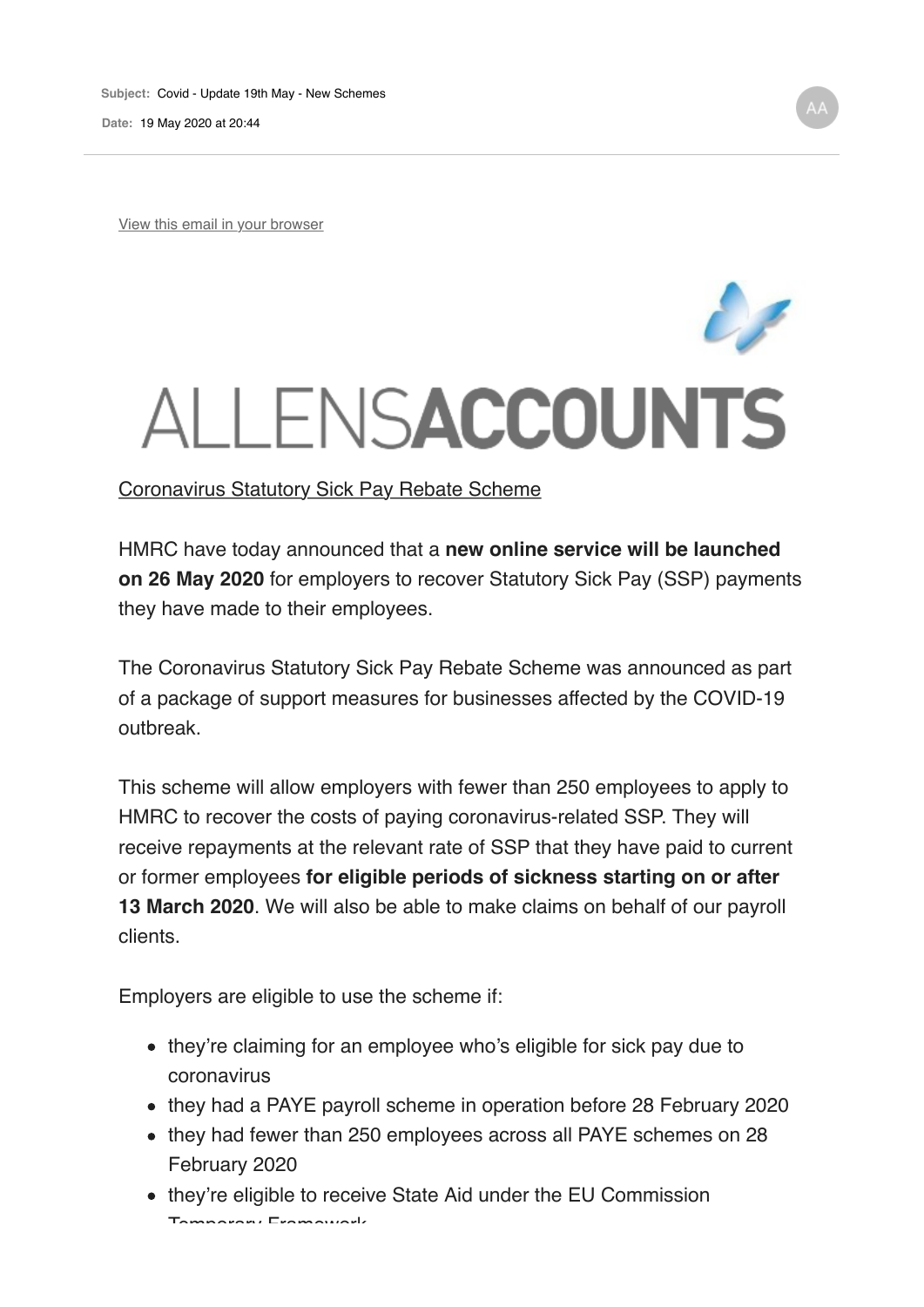Temporary Framework.

**The repayment will cover up to two weeks of the applicable rate of SSP**, and is payable if a current or former employee was unable to work on or after

13 March 2020 and entitled to SSP, because they either:

- have coronavirus
- are self-isolating and unable to work from home; or
- are shielding because they've been advised that they're at high risk of severe illness from coronavirus.

To prepare to make a claim HMRC have asked for employers to keep records of all the SSP payments they wish to claim for.

For more information about eligibility and how employers can prepare to use the scheme can be found at https://www.gov.uk/guidance/claim-backstatutory-sick-pay-paid-to-employees-due-to-coronavirus-covid-19

## Discretionary Business Grants – SMBC Guidance Released

Businesses who have not been eligible for existing coronavirus Government grants will soon be able to apply for a new Discretionary Business Grant that will again be administered by Local Authorities.

The Local Authority Discretionary Grants Fund was announced by the Government on 1 May 2020.

This is an additional fund designed to support businesses not eligible for the previously announced schemes:

- Small Business Grant Fund (SBGF) £10,000 paid to all businesses in receipt of small business rate relief
- Retail Hospitality and Leisure Grant Fund (RHLGF) £25k paid to businesses in these sectors with property with a rateable value between £15k and £51k.

Stockport Council have today announced the following timeline for claims:

- 1. **Applications open 9am Friday 22 May**
- 2. Application window closes 5pm Wednesday 3 June
- 3. Payment of grants from Friday 5 June onwards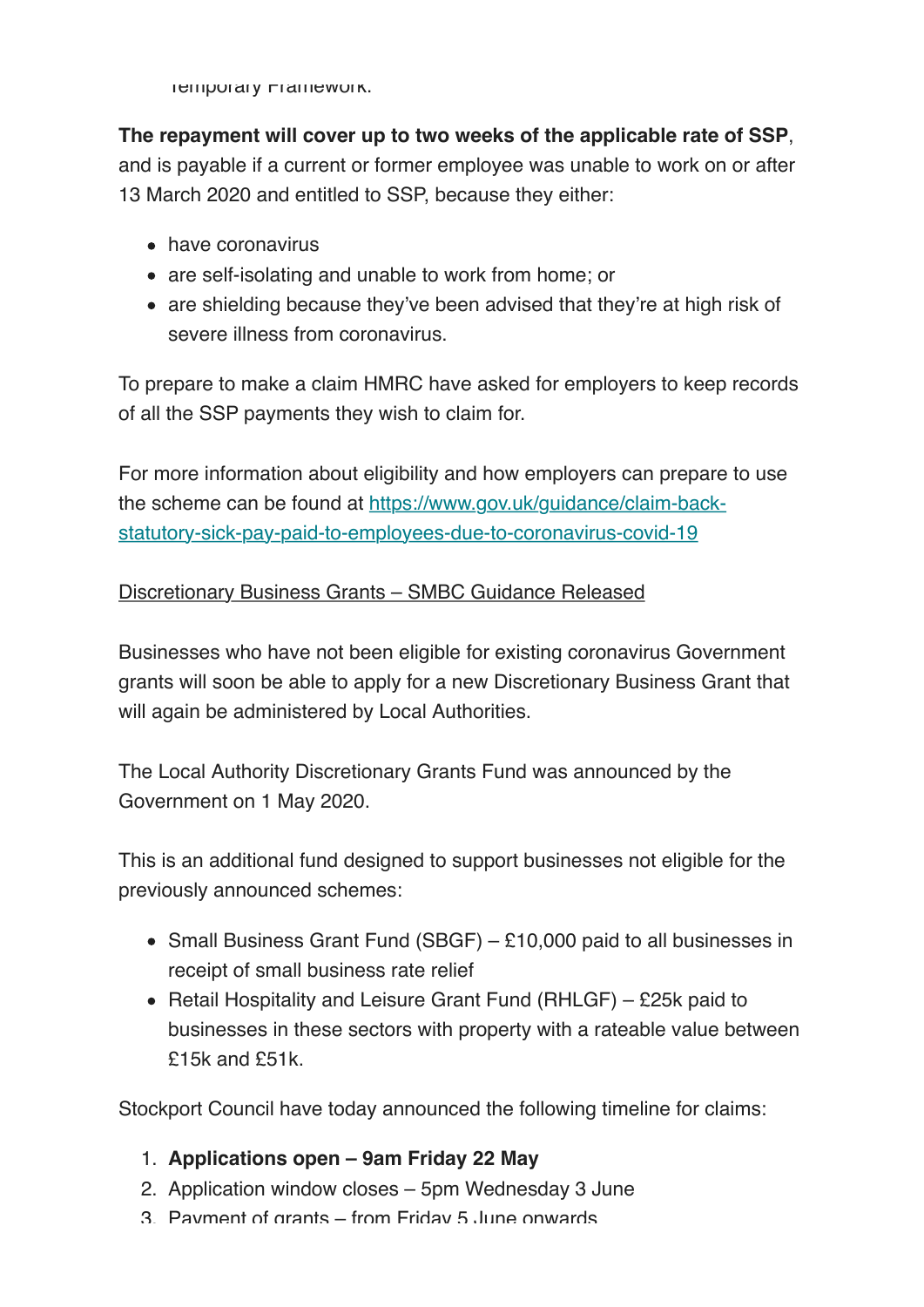3. Payment of grants – from Friday 5 June onwards

Applications for the grant will be made online and payments will be made directly to approved recipients' bank accounts by electronic transfer.

**The web address for making claims has not yet been confirmed**. We will let you know as soon as it is.

To be eligible to apply for a grant under this scheme a small business must:

- Have been trading on 11 March 2020
- Have fewer than 50 employees
- Occupy property, or part of a property, with a rateable value or annual rent or annual mortgage payments below £51,000
- Have relatively high ongoing fixed property-related costs minimum level of £250 per month – evidence will need to be provided such as lease and bank statements
- Be able to demonstrate that they have had a significant drop of income due to Coronavirus restriction measures – again, evidence will be required such as bank statements.

In order for the Discretionary Business Grant to benefit the maximum number of eligible small businesses, there will be five levels of grant between £2,500 and £25,000 which will directly be proportionate to the level of property costs for the business, and take into account the impact on a business owner's income due to the coronavirus crisis. SMBC have said they expect most grants to be under £10,000 and will only pay £25,000 in 'exceptional circumstances'.

If the fund is oversubscribed due to the number of applications received, the council will amend the grant levels on a pro-rata basis, which will be based on the applications received and approved.

The full guidance can be found at

https://assets.ctfassets.net/ii3xdrqc6nfw/6Y9FLJcpYQrlr8y7LyhwSq/4716086f be2599fbf3d60b42139afa07/Guidance\_for\_applications\_to\_Stockport\_Counci **I for Local Authority Discretionary Grants Fund.pdf** 

If you are thinking of applying but are not in the Stockport area you should contact you Local Authority immediately to ask how they are administering the